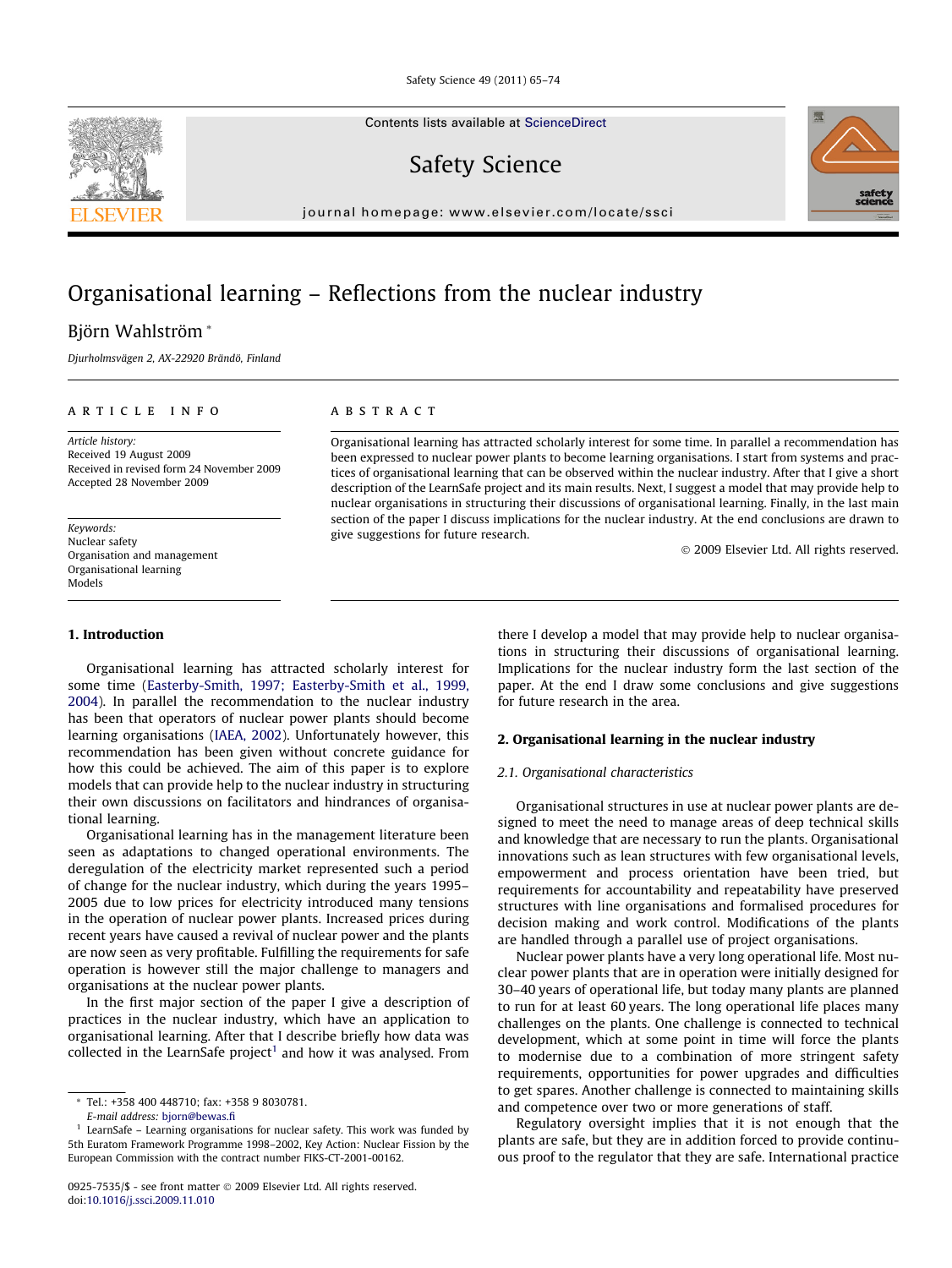places the sole responsibility for safety on the operator of a nuclear power plant. This is a straightforward requirement, but it also carries a subtle contradiction in the assumption that the regulator should not manage the plants, but still influence what they do ([Wahlström, 2007a](#page--1-0)).

Nuclear power is a political technology, which stirs emotional reactions from politicians, media and the general public. This means that the nuclear industry's words and deeds are watched closely. Decision power also is exercised in political processes when power companies apply for building and operation permits. If something unexpected happens during plant construction or operation scrutiny is started immediately and efforts to restore public confidence and trust may be considerable.

#### 2.2. Plant, people and processes

Since the first commercial plants were built in the 1960s, the nuclear industry has gone through several cycles of learning. Unfortunately, this learning has been partly reactive in response to incidents and accidents that brought earlier shortcomings in plant design and operation to the surface. Early safety concerns were focused mostly on technical matters and considerable efforts were spent on defining principles to be applied in developing requirements that would ensure safety of the plants. The deterministic safety principles that were created are still used today, but a few incidents in the early 1970s demonstrated the need for amending them with probabilistic safety criteria.

The Three Mile Island accident brought focus on the people who operate and maintain the plants. The accident brought many improvements into control room design, procedures and operator training to nuclear power plants all over the world. This development also triggered research in human behaviour and probabilistic safety assessments to provide estimates of the likelihood of human errors. Attempts in the early 1980s to elevate the influence of organisation and management on safety to the agenda did not at that time influence the thinking of the nuclear community.

The Chernobyl accident changed this situation. The post-accident meeting hosted by IAEA identified deficient safety culture as the root cause for the accident [\(IAEA, 1986](#page--1-0)) and a new cycle of learning was initiated. Today it is common practice to address the three systems of plant, its people and work processes or with a different set of terms man, technology and organisation. In hindsight it may be considered surprising that it took nearly half a century and two major accidents to create this insight.

#### 2.3. Management systems

The management systems in use at nuclear power plants build on quality systems and organisational handbooks that were introduced in the late 1970s [\(Wahlström, 2004\)](#page--1-0). At nuclear power plants today different concerns such as quality, safety, environmental protection, labour safety and security have been integrated into a single management system that also includes various nonsafety related systems. The management systems of today typically have a hierarchical structure starting from the top with descriptions of mission, organisational values and vision and ending at the bottom with detailed instructions for carrying out specific activities and tasks.

Instructions that control daily activities form an important part of the management systems and they can on a general level be divided into three groups: operational, maintenance and administrative instructions. The operational instructions are further subdivided into instructions for start up and shut down as well as disturbance and emergency instructions. The operational instructions are usually validated at simulators and they are assumed to be followed literally. Maintenance instructions are also assumed to be followed literally, but administrative instructions are often seen more as ensuring repeatability in work activities.

The management of change at nuclear power plants goes through strictly controlled procedures, which are enforced by the regulator. Special administrative instructions are written and used to control this process. At nuclear power plants a separation is usually made between technical modifications and organisational changes. The formal procedures for the management of change are sometimes perceived as preventing even well motivated changes, but experience has clearly demonstrated the need for thorough reviews of all modifications and changes before they are introduced [\(OECD/NEA, 2005\)](#page--1-0).

#### 2.4. Organisational culture

Whereas the management system can be seen as the formal part of the organisation, the organisational culture can be seen as its informal part. Organisational culture has to do with shared values, attitudes and beliefs that members of the organisation have towards different things. One model of organisational culture separates between artefacts, espoused values and basic underlying assumptions and argues that organisational culture is difficult to assess and change ([Schein, 1992\)](#page--1-0).

A common view is that organisational culture is an emergent property that does not lend itself to conscious control. Organisational culture will however change over time in response to external events and to achieved and perceived performance. Good performance over extended periods of time has a tendency to enforce organisational beliefs in continued success, which may introduce more lax attitudes towards thorough safety precautions. Incidents and accidents have shown that gradual drift in organisational culture can create careless attitudes for example towards instructions. A common practice today is that nuclear power plants carry out organisational surveys that reflect prevailing organisational culture.

IAEA has since the Chernobyl accident actively been marketing the concept of safety culture to nuclear power plants ([IAEA, 1991\)](#page--1-0). Safety culture can be thought of as an organisational culture that safety oriented organisations should have ([IAEA, 1998\)](#page--1-0). IAEA has been active in developing guidance for activities that can support a good safety culture and the property of being a learning organisation has also been associated with a good safety culture [\(IAEA,](#page--1-0) [2002\)](#page--1-0).

#### 2.5. Systems facilitating organisational learning

The nuclear industry has a long tradition of sharing knowledge. These traditions have resulted in formalised systems for the exchange of information, which are operated by IAEA and WANO. One example is the feedback of operational experience that documents and shares lessons learned from incidents all over the world. These systems lay a dual responsibility on the nuclear power plants to report and analyse their own incidents and to extract and apply lessons from incidents at other nuclear power plants in the world.

IAEA and WANO also support organisational learning by peer reviews. A team of 10–20 persons from several plants visits a host plant for a period of 2–3 weeks to assess performance in several organisational areas. This practice gives a learning opportunity both for the host plant and for the people taking part in the review. The effect of learning is enhanced by revisiting the host plant some 18–36 months later after the peer review.

The management systems contain several functions that facilitate organisational learning. One example is the yearly planning in which plans are compared to performance outcomes to analyse deviations and to suggest improvements. Regular audits of work